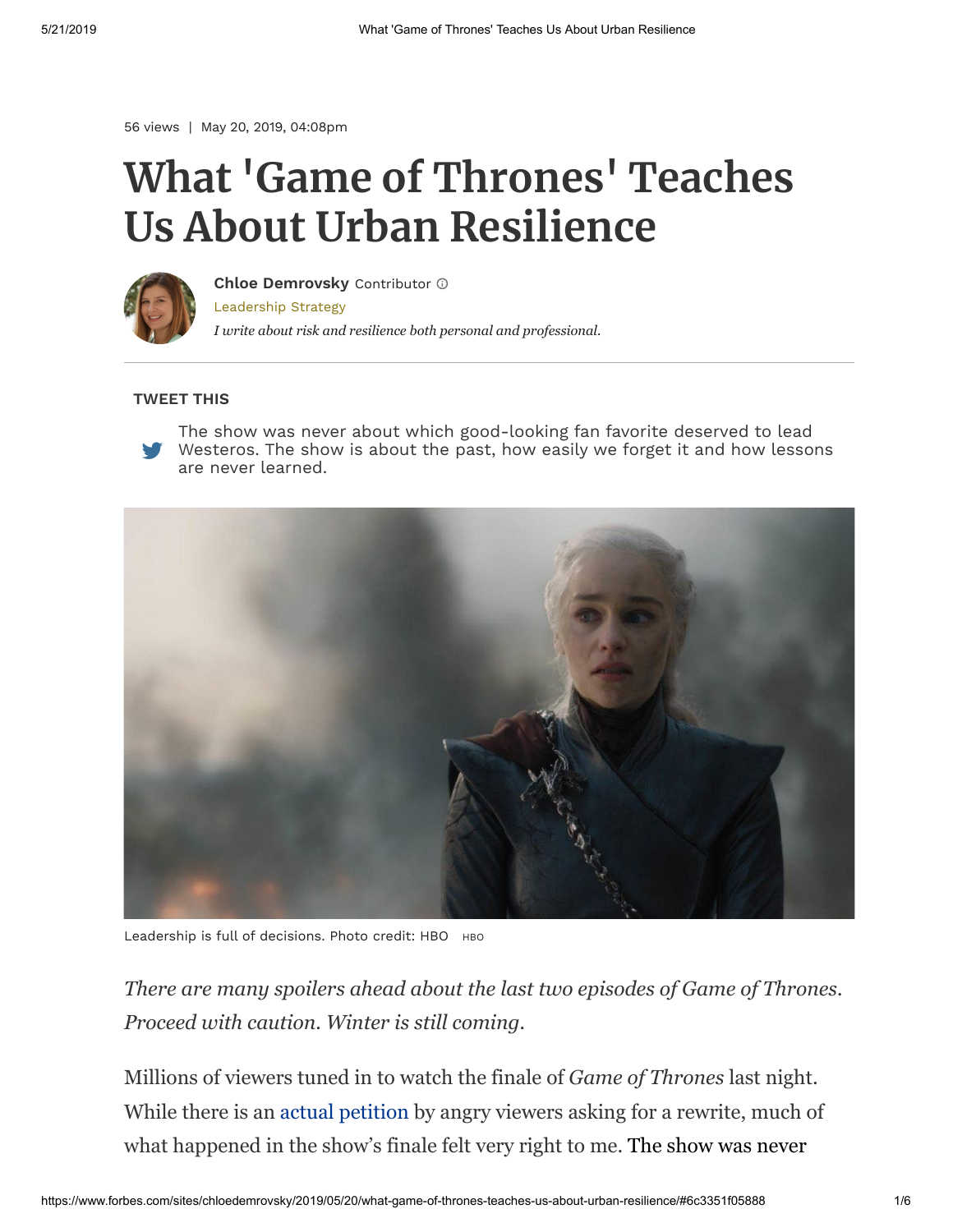about which good-looking fan favorite deserved to lead Westeros. The show is about the past, how easily we forget it and how lessons are never learned.  $\blacktriangleright$  The White Walkers were nothing more than a myth. The Wall and its protectors had become a joke, a place to put outlaws and the forgotten. Then winter came and we saw that all the old stories were true. Queen Cersei tried to apply lessons from the long-ago burning of Harrenhal by dragon fire and built giant crossbows to defend King's Landing, but it was clearly too little and much too late against her rival queen's full-grown dragon.

At its heart, the show was never the story of a charismatic leader's rise, but rather it was a masterpiece of [sociological storytelling](https://blogs.scientificamerican.com/observations/the-real-reason-fans-hate-the-last-season-of-game-of-thrones/) that showed us how people are shaped by the structures and institutions around them. We do see, however, that good leaders have a role to play in fostering those structures and ensuring that they institutionalize lessons learned from past crises (this should be no sweat for Bran the Broken who is, after all, the 'memory' of Westeros). So what can leaders in the real world do to ensure that those institutions promote resilience against crises like fire, war or Grey Worm on a revenge quest?



The city of King's Landing burns. Photo credit: HBO HBO

King's Landing, in particular, has a long road ahead to recover from the ashes of the Dragon Queen's wrath and build back better for a more resilient future.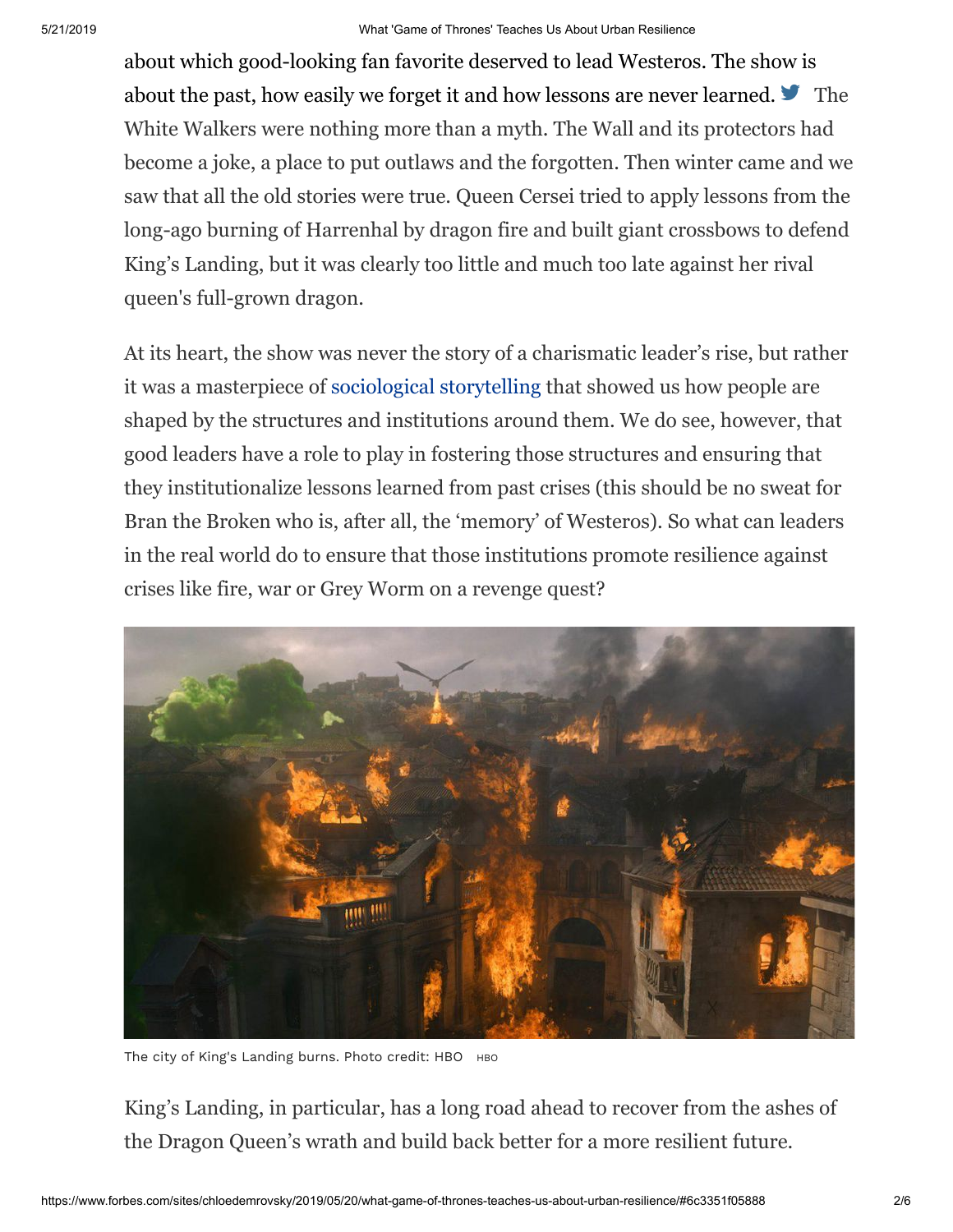Watching the beautiful city burn in the penultimate episode, I couldn't help fearing for the actual city of Dubrovnik, Croatia where the King's Landing sequences were filmed. Dubrovnik is a historical treasure of renowned beauty and a [UNESCO World Heritage Site.](https://whc.unesco.org/en/list/95) But is it a resilient city? Is it actually protected against dragon fire and other more worldly hazards? Could it burn like that in real life?

As it turns out, the city does list fire as one of their top hazards. I learned more [about it last week when I had the distinct honor of sitting on a panel at the Global](https://www.unisdr.org/conference/2019/globalplatform/home) Platform for Disaster Risk Reduction with Natasa Holcinger, the Senior Advisor in Preventive Measures, National Protection and Rescue Directorate of Croatia. On the panel, she addressed the work that Croatia is doing to ensure its resilience and later provided me with additional information about the plans for ensuring Dubrovnik's resilience. Reassuringly, Dubrovnik does take resilience quite [seriously. Its leaders are no strangers to crisis, having faced the threat of an actual](https://www.theguardian.com/world/2007/aug/06/weather.environment) fire in 2007, having suffered earthquakes and war in [recent memory](https://www.unisdr.org/files/27513_08efdrr2oct2012croatiacityofdubrovn.pdf) (the pictures are eerily similar to the *Game of Thrones* version), and having been absolutely [besieged by selfie-snapping tourists](https://www.citylab.com/design/2017/12/game-of-thrones-tourists-are-beseiging-dubrovnik/544967/). They have signed [ongoing commitments](https://www.unisdr.org/we/inform/publications/32584) to defend their city against a multitude of hazards. The trouble is that preserving and protecting a heritage city is complicated and rife with tradeoffs.

We saw how complex it can be to respond to a fire in a historic site with the [recent tragedy that engulfed Notre-Dame de Paris. In a recent piece about the](https://www.forbes.com/sites/chloedemrovsky/2019/04/15/notre-dame-in-flames-protecting-our-cultural-treasures/#7fc562f05f10) Notre-Dame conflagration, I discussed how heritage sites are uniquely vulnerable and underprepared. They are chronically underfunded and have few resources or time to invest in comprehensive preparedness and emergency response programs. The sites and treasures housed within them are often one of a kind and once lost are lost forever irrespective of whether or not they were insured. Protecting them may involve altering or otherwise damaging these historic places in order to install state-of-the-art protection systems. Notre-Dame was just one historic building, albeit a mighty one. What would happen to an entire historic city under duress?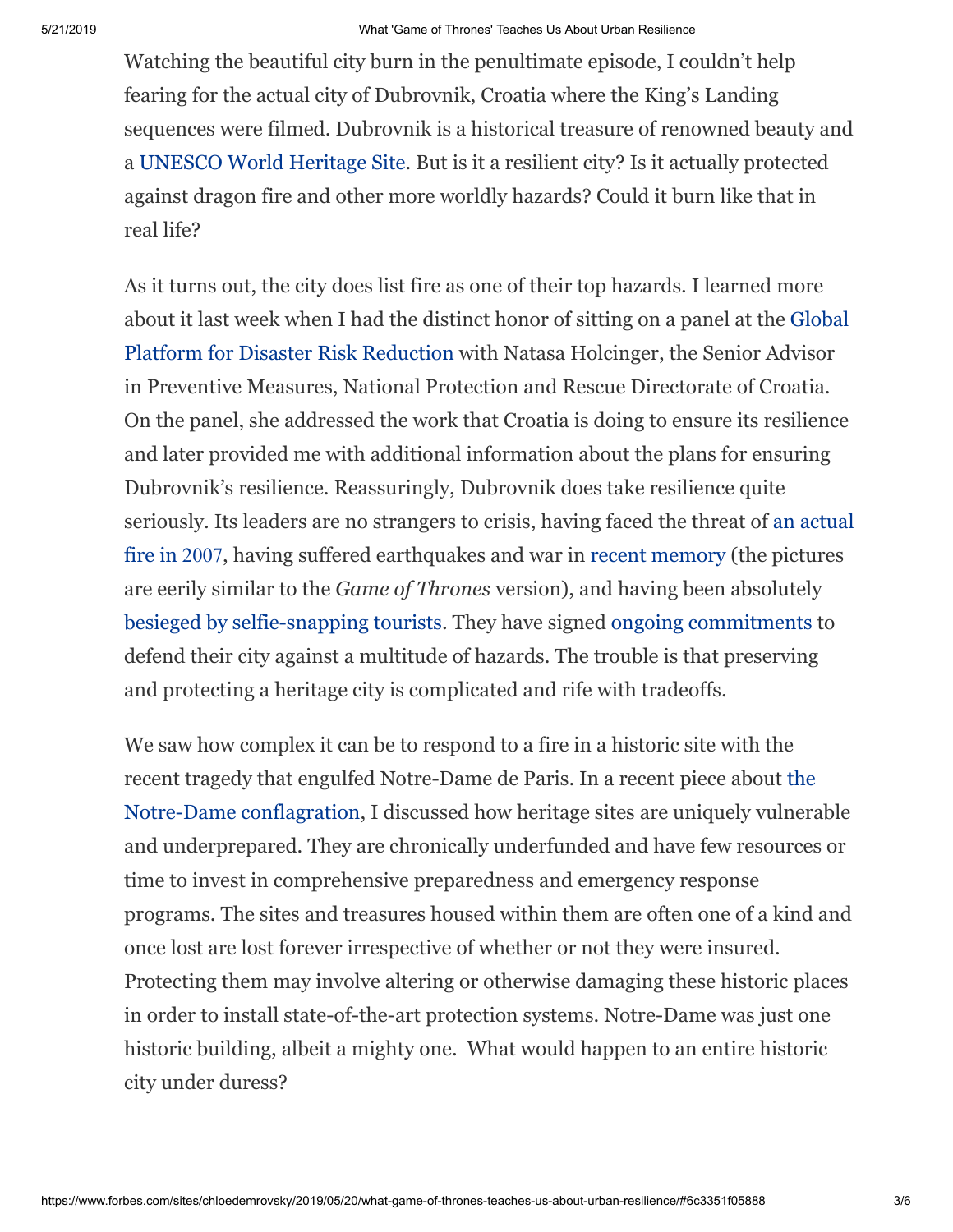I recently had the opportunity to speak about the subject with fire expert Christopher Wieczorek, Ph.D., who is Vice President, Manager of International Codes and Standards at FM Global. According to Wieczorek, it is essential that these heritage sites individually retrofit their sites to have modern firefighting equipment such as sprinklers, because protecting a city begins with protecting individual sites: "When a fire does happen, it can be contained to the location of origin, so that it doesn't propagate first through the building and then through adjacent properties. As you know, historically there's been some massive fires like the great fires of Boston, London, and Chicago. All of these big cities burn because the buildings are made of combustible construction, they didn't have any after-fire protection, and the buildings were very close to each other. So to prevent that from happening, you need to make sure that you are protecting each building individually." He continues by adding that "most of these historical buildings, no matter where they are in the world, are made of combustible materials. They were made hundreds of years ago and probably made of timber that is dry and does burn readily."



Stone cities burn, too. Photo credit: HBO HBO

And in case you were wondering whether the stone city only burned because of the magical powers of dragon fire, that is unfortunately not the case. Stone structures can in fact cause a fire to burn hotter according to Wieczorek: "There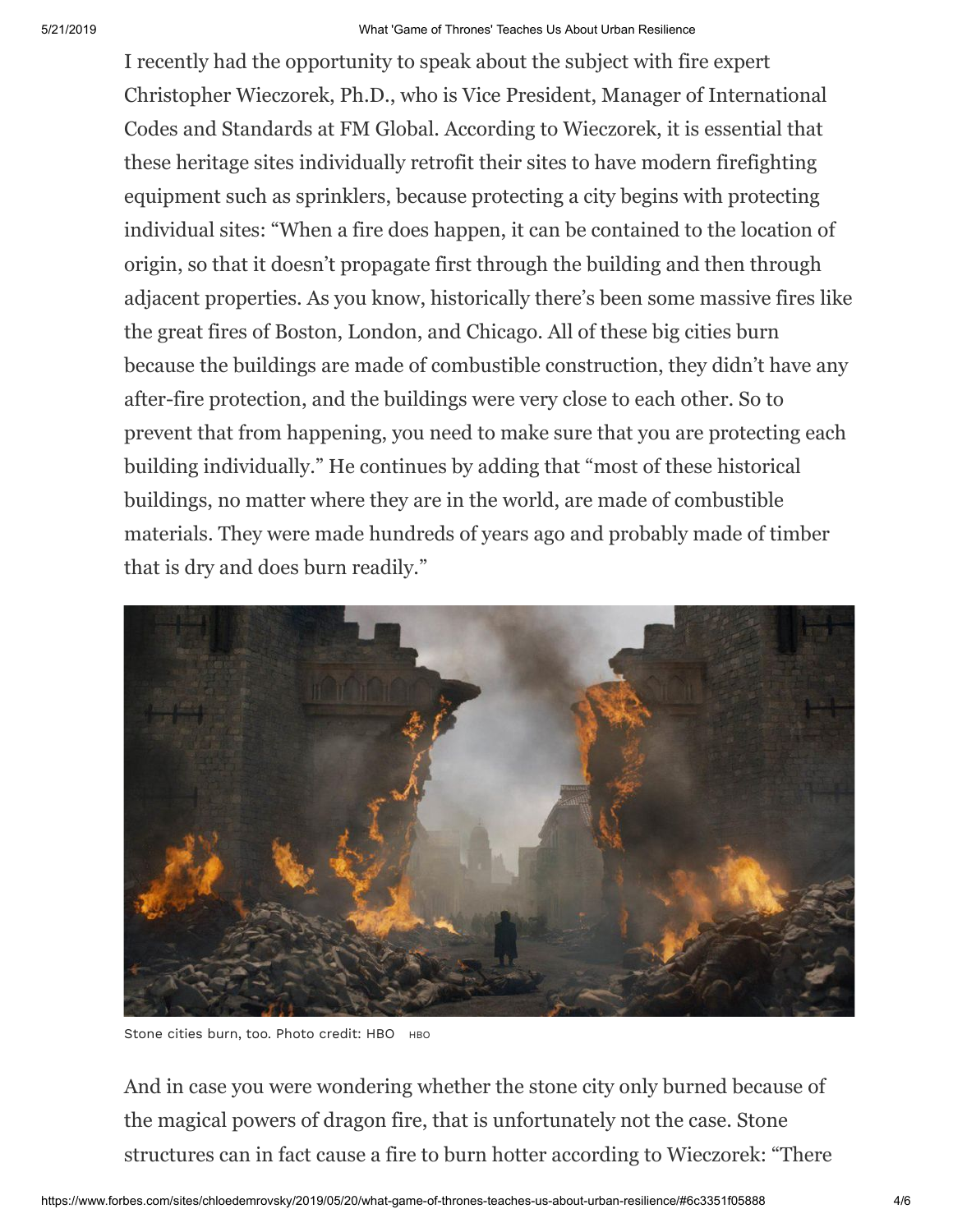are aspects of the building that are stone and then there are the timber features that connect them, such as support beams, and it's when that timber burns that then jeopardizes the stone walls and causes them to collapse. When you have a stone building, the fire tends to get a little higher temperature because it's like a pizza oven. You're reradiating that heat, it's staying inside the building, which then causes the masonry between the stones to crumble, dry out, and that's why it collapses. The stone doesn't burn but the intense heat causes the masonry to become very brittle and collapse." Well, we had better put resilience plans into action all over the globe or we all risk becoming very brittle and collapsing like Brienne in her [weepy farewell to Jaime Lannister](https://www.eonline.com/news/1038683/game-of-thrones-gwendoline-christie-breaks-down-brienne-s-heartbreak).

How do we do that? Resilient organizations, whether cities, businesses, or for that matter countries, are not built solely by strong leaders, although they are shaped by them. They require strong processes, institutions and a culture of learning from the mistakes of the past. For the fictional King's Landing, we ended the show with a meeting of the new small council discussing their priorities for putting the burned city and kingdom back to rights. The role of leadership was left to rest on the elected King Bran's origins story and will certainly not rely on any cult of personality as it would have with either Queen Daenerys or King Jon Snow. Ultimately, that's a good thing because our institutions need to outlast any single leader. For example, a stronger governance structure for urban resilience consists of collaboration and teamwork to assess the worst pain points and then prioritize plans for addressing them as shown in this fun video analysis of [Winterfell's resilience planning.](http://www.acclimatise.uk.com/2017/08/25/are-you-a-good-climate-resilience-officer-lessons-from-game-of-thrones/) We saw this in the closing scene with the small council, too, albeit in a tongue-in-cheek way, when the surviving huddle of new leaders discuss whether rebuilding ships or brothels is a more urgent priority for the city's future. May they choose wisely.

Over its monumental eight-season run, *Game of Thrones* offered us all many leadership lessons in preparedness and with any luck we will heed the final season's warnings about the importance of building resilience. So many tragedies can been avoided with foresight, good planning and a solid understanding of our history. It's time for all of us to the 'break the wheel'.